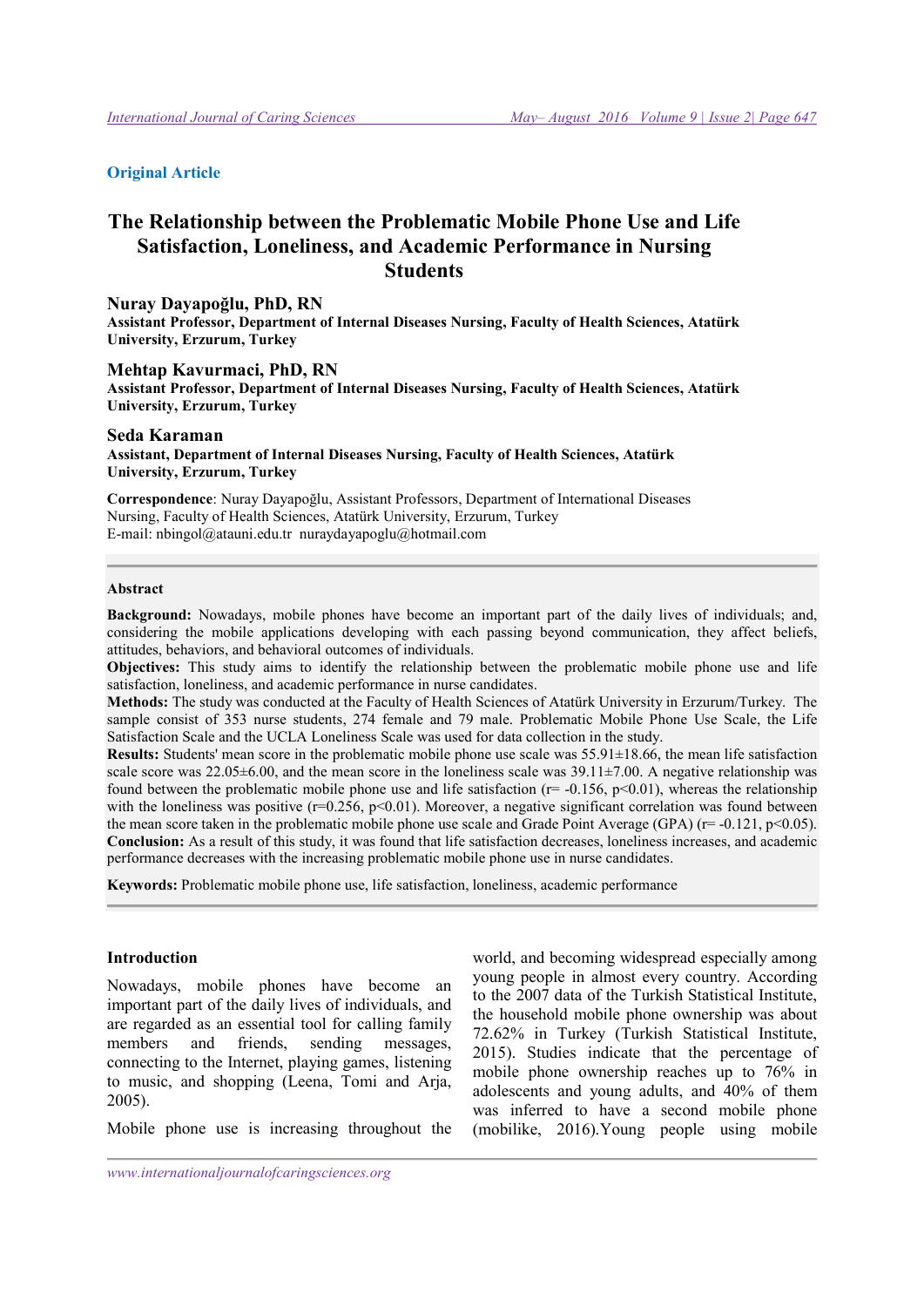phones excessively constitute a risk group in terms of addiction. A survey on this issue reported that young people are overly dependent to their mobile phones, and show some signs of addiction (Walsh, White and Young, 2008).

Hence, young people can't control their addiction to mobile phones in a classroom setting, and use their mobile phones or their minds are preoccupied with mobiles during the course. It was revealed in another study that college students often use their mobile phones to send and receive short messages, and spend more than 5 hours on their mobile phones daily (Arslan and Ünal, 2013). The young people who can't limit their mobile phone use may experience serious academic, financial, behavioral, and psychological problems.

The life satisfaction is defined as a cognitive assessment, feeling or attitude of an individual about life (Han and Kim, 2004). Research on young people have shown that variables such as parental attitude (Young and Miller, 1995) spirituality/religiosity (Vitale, 2001), socioeconomic level (Shek, 1999) and academic performance (Chow, 2005) are associated with life satisfaction. However, there are very few researches that investigate the relationship between mobile phone use and life satisfaction (Lepp, Barkley and Karpinski, 2014).

Loneliness is a serious and major developmental problem of adolescence. Individuals seek various ways to cope with this problem. One way to cope with it is the problematic mobile phone use. Problematic mobile phone use, even among family members, negatively affects face-to-face interpersonal contact resulting in anti-social feelings (Rosman, 2006). A study on this subject reported that the percentage of daily mobile phone use was higher in adolescents feeling lonely, indicating an addiction to mobile phones (Şar, 2013). At the same time, mobile phone addiction was found to be associated with the problems of low self-confidence and social skills (Kring et al., 2007) as well as low self-esteem (Phillips, Ogeil and Blaszczynski, 2011).

Academic performance is one of the important areas effective on life satisfaction of college students (Pavot and Diener, 2008; Schimmack, Diener and Oishi, 2002). In the literature, there are limited number of research investigating problematic mobile phone use and academic performance, and the methods of these studies differ significantly (Jacobsen and Forste, 2011; Hong, Chiu and Hong, 2012; Sanchez-Martínez and Otero, 2009).

Mental and physical well-being of students in the department of health is particularly important for the community. Although an improvement in faceto-face communication skills of nurses has a positive contribution to their professional lives, their extensive use of mobile phones can lead to some problems.

Moreover, problematic mobile phone use can distract nursing students in the course, disrupting their lessons. This study was conducted to identify the relationship between the problematic mobile phone use and life satisfaction, loneliness, and academic performance in nurse students.

### Methods

### Design and sample

The study was designed as a descriptive and crosssectional. The study population consists of students studying at the Department of Nursing, Faculty of Health Sciences, Atatürk University in the 2014- 2015 academic year at fall semester.

The sample group (n=353) consistef of freshman  $(n=110)$ , sophomore  $(n=104)$ , junior  $(n=77)$  and senior (n=62) students, who agreed to participate in the research voluntarily and they were studying at the Atatürk University Department of Nursing.

## Data collection

The questionnaires used for this study were distributed to nursing students, and collected by the researchers. Students answered the questions easily.

A four-part survey was used for data collection. The questionnaires included: (1) Personal Information Form, (2) Problematic Mobile Phone Use Scale (PMPUS), (3) The Satisfaction with Life Scale (SWLS) and (4) University of California Los Angeles Loneliness Scale (UCLA).

### Personal Information Form

It is designed to describe students' personal information, such as age, gender, grade level of the students, hours per day with their mobile phones, mobile phone purpose, GPA.

www.internationaljournalofcaringsciences.org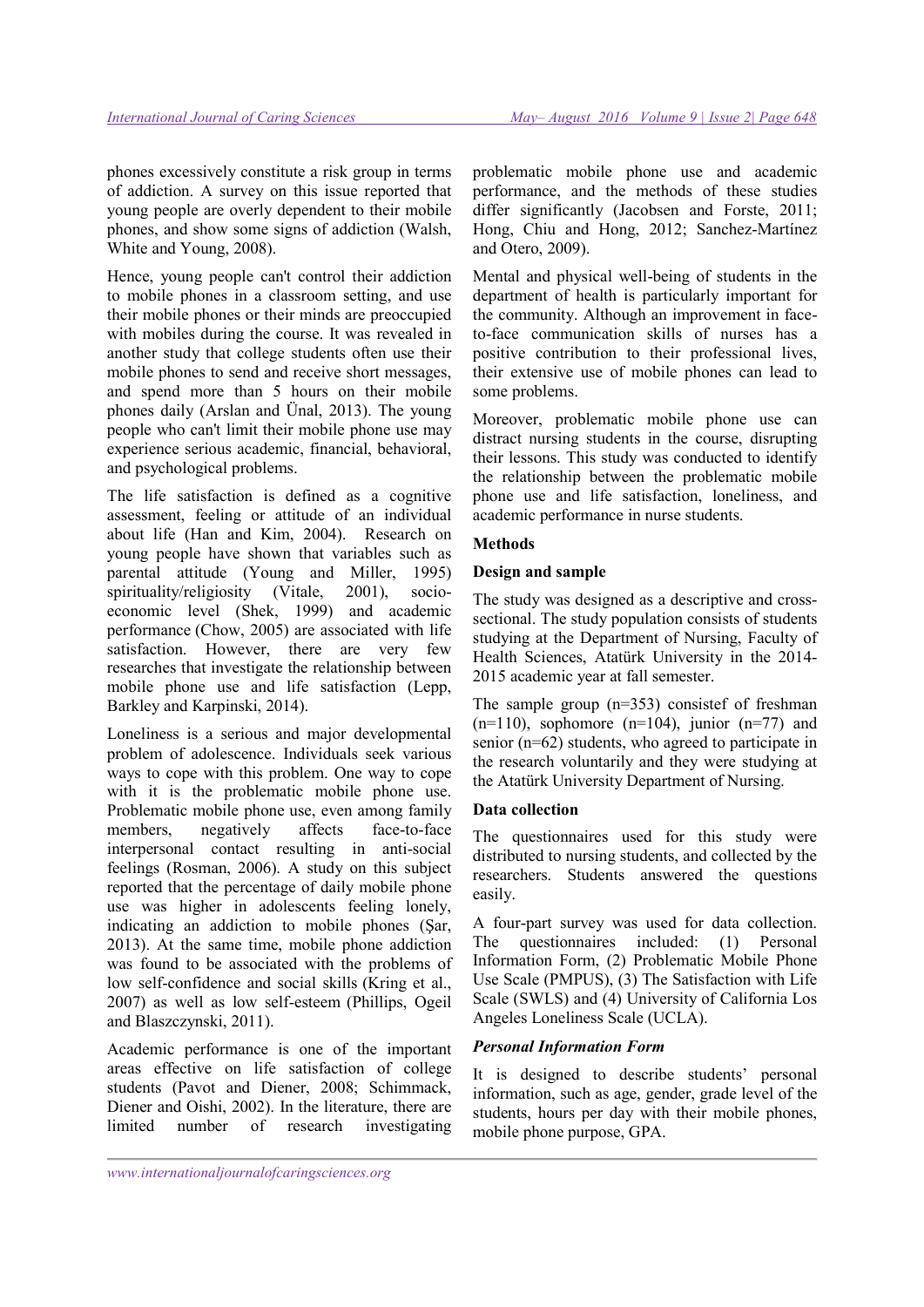#### Problematic Mobile Phone Use Scale (PMPUS)

PMPUS developed by Bianchi and Phillips (2005) was adapted to Turkish by Sar and Isıklar (2012). The scores that may be gotten over a 5-point likert type scale with 27 questions vary between 27 and 135. As the scores that are gotten over the scale get higher, the mobile phone addiction increases.

For the Turkish form of the scale, Cronbach Alpha coefficient for internal consistency was calculated as 0.94 and reliability co-efficient as 0.88. As a result of these values obtained, the Turkish form of the scale was accepted as reliable and valid. In this study, Cronbach alpha parameter for PMPUS was determined as 0.92

#### The Satisfaction with Life Scale (SWLS)

The SWLS developed by Diener, et al. (1985) and adapted to Turkish by Köker (1991) was used. The SWLS measures global life satisfaction and consists of 5 items of which the values are evaluated according to 7 scores (1= strongly disagree, 7 = strongly agree).

The range of possible SWLS scores is 5–35, with higher totals reflecting greater satisfaction with life. In this study, Cronbach alpha parameter for SWLS was determined as 0.78.

## University of California Los Angeles Loneliness Scale (UCLA)

The UCLA scale that was adapted to Turkish participants by Demir (1989) was used for measuring the loneliness levels of the students. The UCLA is a 20-item Likert type scale measuring the general loneliness levels of participants.

The range of ZCBI scores is 20–80, with higher totals reflecting greater loneliness. In this study, Cronbach alpha parameter for UCLA was determined as 0.73.

#### Ethical considerations

The study was approved by the ethics committee, permission were given from the institution and verbal consent of students was obtained.

### Statistical analysis

Coding and statistical analyses of data were done by using the SPSS 11.5 package program. The data were assessed through percentage distribution, t test, Kruskal Wallis variance analysis and Pearson's correlation analysis.

P values less than 0.05 was considered as significant.

#### Result

Students' mean score in the problematic mobile phone use scale was found to be  $55.91 \pm 18.66$ , the mean life satisfaction scale score was 22.05±6.00, and the mean score in the loneliness scale was 39.11±7.00 (Table 1).

The average age of the students in the sample group was  $20.65 \pm 1.65$ , their GPA was  $2.88 \pm 0.58$ , and the average time spent with a mobile phone was 5.81±2.65 hours. Of the students, 77.6% was female, 31.2% was freshman, and 71.4% was found to live with their friends.

There was no statistically significant difference between the mean problematic mobile phone use scores in terms of students' gender, grade, and the people lived with (p>0.05) (Table 2).

Considering the purposes of nursing students' use of mobile phones, it was determined that 80.2% of the students was using their phones for talking, 63.2% for sending messages, 51.0% for Internet, 43.6% for taking photos and 26.6% for gaming (Table 3).

As a result of this study, a significant negative relationship was found between the nursing students' mean score in the problematic mobile phone use and the mean life satisfaction score (r= - 0.156,  $p<0.01$ ), and the relationship with the mean UCLA loneliness score was positive (r=0.256,  $p<0.01$ ).

Furthermore, there was a significant negative relationship between the mean problematic mobile phone use and GPA ( $r=$  -0.121,  $p<0.05$ ), whereas the relationship between the mean problematic mobile phone use and the duration of mobile phone use was positive and significant ( $r=0.435$ ,  $p<0.05$ ).

However, there was no significant relationship between the mean problematic mobile phone use score and the average age of the students  $(r= -$ 0.020,  $p > 0.05$ ) (Table 4).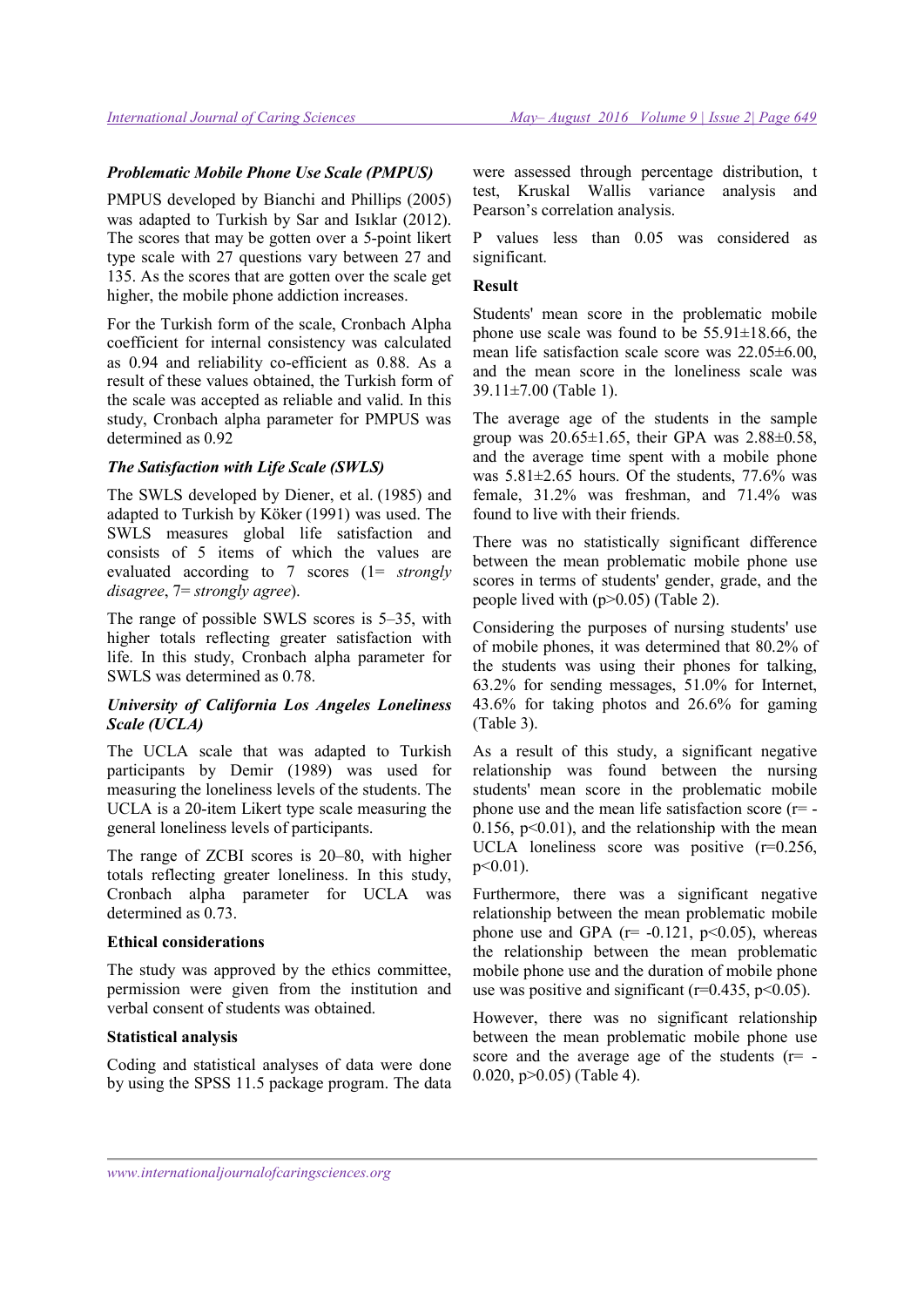Table 1. Nursing Students' Mean Problematic Mobile Phone Use, Loneliness and Life Satisfaction Scores (N=353)

|                                            | Min.  | Max.   | $X\pm SD$         |
|--------------------------------------------|-------|--------|-------------------|
| Problematic Mobile Phone Use Scale (PMPUS) | 27.00 | 126.00 | $55.91 \pm 18.66$ |
| Satisfaction with Life Scale (SWLS)        | 5.00  | 35.00  | $22.05 \pm 6.00$  |
| <b>UCLA Loneliness Scale</b>               | 27.00 | 68.00  | $39.11 \pm 7.00$  |

# Table 2. Distribution of Problematic Mobile Phone Use Scale (PMPUS) score means by nurse students' characteristics

|                           |     |               | <b>PMPUS</b>      |                   |           |
|---------------------------|-----|---------------|-------------------|-------------------|-----------|
| Characteristics $(N=353)$ | (n) | $\frac{6}{9}$ | $X\pm SD$         | <b>Test value</b> | P         |
| Gender                    |     |               |                   |                   |           |
| Female                    | 274 | 77.6          | $55.57 \pm 18.55$ | $t = -0.63$       | $p=0.523$ |
| Male                      | 79  | 22.4          | $57.10 \pm 19.11$ |                   |           |
| <b>Year of class</b>      |     |               |                   |                   |           |
| Ind year class            | 110 | 31.2          | $56.51 \pm 20.76$ |                   |           |
| 2nd year class            | 104 | 29.4          | $55.01 \pm 15.40$ | $F=0.139$         | $p=0.937$ |
| 3nd year class            | 77  | 21.8          | $56.42 \pm 18.85$ |                   |           |
| 4nd year class            | 62  | 17.6          | $55.72 \pm 19.83$ |                   |           |
| Persons living together   |     |               |                   |                   |           |
| Family                    | 72  | 20.4          | $56.43 \pm 1922$  | $KW=0.474$        | $p=0.789$ |
| Friends                   | 252 | 71.4          | 55.39±17.96       |                   |           |
| Lonely                    | 29  | 8.2           | $59.20 \pm 22.03$ |                   |           |

# Table 3. Nurse Candidates' Purposes of Mobile Phone Use

| Purposes of mobile phone use | *N  | $\frac{0}{0}$ |
|------------------------------|-----|---------------|
| Talking                      | 283 | 80.2          |
| Sending messages             | 223 | 63.2          |
| Internet                     | 180 | 51.0          |
| Taking photos                | 154 | 43.6          |
| Gaming                       | 94  | 26.6          |

\*More than one answer.

Table 4. The Relationship between the Problematic Mobile Phone Use and Loneliness, Life Satisfaction and Certain Descriptive Characteristics of Nursing Students

| <b>Problematic Mobile Phone Use Scale (PMPUS)</b> |          |       |  |  |  |
|---------------------------------------------------|----------|-------|--|--|--|
|                                                   |          |       |  |  |  |
| Satisfaction with Life Scale (SWLS)               | $-0.156$ | 0.003 |  |  |  |
| <b>UCLA Loneliness Scale</b>                      | 0.256    | 0.000 |  |  |  |
| <b>GPA</b>                                        | $-0.121$ | 0.023 |  |  |  |
| Age                                               | $-0.020$ | 0.713 |  |  |  |
| The duration of mobile phone use                  | 0.435    | 0.000 |  |  |  |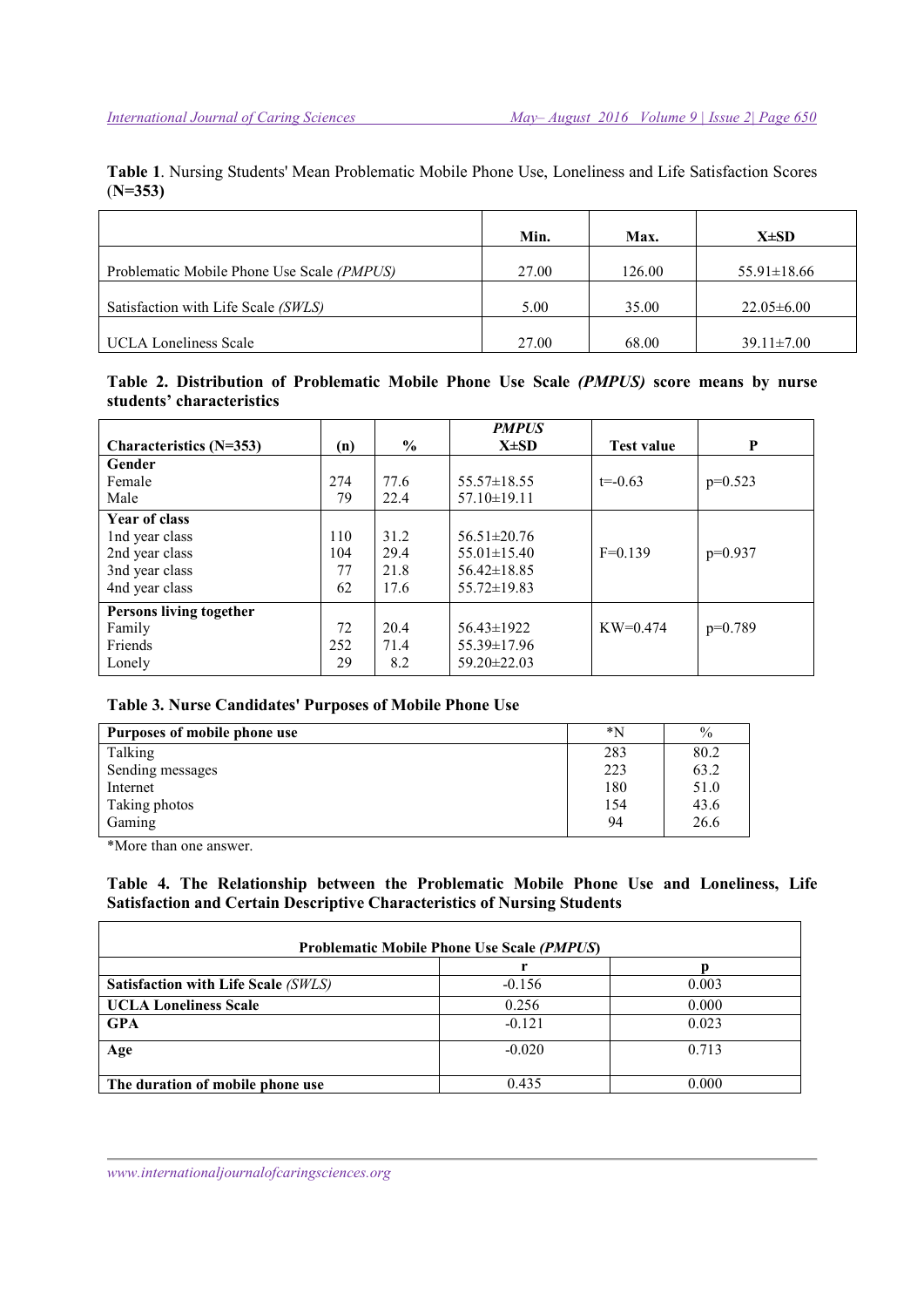#### **Discussion**

This study was discussed in the light of related literature in order to identify the relationship between the problematic mobile phone use and life satisfaction, loneliness, and academic performance in nurse candidates.

According to our study results, the average time spent by nurse candidates with mobile phones was 5.81±2.65 hours. Moreover, it was found that students mostly use their mobile phones for talking, texting, internet, taking photos, and gaming respectively. In a similar manner, the study by Arslan and Ünal (2013) revealed that students use their mobile phones for talking, messaging, music, games, photos/camera, and internet mostly, spending a lot of time using mobile phones.

In this study, no relationship was found between problematic mobile phone use and nurse candidates' age and gender. When the relevant literature is studied, Bianchi and Phillips (2005) concluded that teenagers spend more time for mobile phone use than adults and have higher level of problematic phone use, and there is no significant difference among teenagers in terms of sex, while Martinotti et al. (2011) concluded in their studies that the level of problematic mobile phone use among female and male teenagers is high and 6.3% of these teenagers display other addiction behaviors.

According to the result of this study, it was found that the life satisfaction decreases, loneliness increases, and academic performance decreases with the increasing problematic mobile phone use in nurse candidates. Similarly, previous studies reported that excessive internet use caused mental (Eijnden et al., 2008) and physical (Beranuy et al., 2009) disorders, reducing life satisfaction as a result. A study conducted with college students by Lepp et al. (2014) also found a negative relationship between the frequency of mobile phone use and life satisfaction.

In the literature, different study results are found regarding loneliness and problematic mobile phone use. Yen et al. (2009) found out that the problematic mobile phone use is very common among teenagers and that the teenagers experiencing this problem spend more time and money for phone and feel more depressed. Jin and Park (2012) found that more face-to-face

interactions were associated with lower levels of loneliness; however, more cell phone calling was associated with greater loneliness. According to Sar's (2013) study, the problematic phone use increases as talking time increases, however increase of talking time decreases loneliness level in teenagers. In another study, for example, Reid and Reid (2014) reported that individuals talking and texting with mobile phones more frequently experienced lower levels of anxiety and loneliness. The mobile phone addiction leads to anti-social behavior and reduces life satisfaction since it affects face to face interpersonal relationships negatively (Rosman, 2006).

Similar to our study results, in a study by Jacobsen and Forste (2011) conducted in the US, a negative relationship was found between the use of electronic media, such as mobile phones, and academic performance. Furthermore, Hong, Chiu, and Hong (2012) found a correlation between Taiwanese college female students' daily mobile phone use and self-reports on academic difficulty measurement. Sanchez-Martinez and Otero (2009) found a significant relationship between intensive mobile phone use and poor school success in their study conducted with a sample group consisted of Spanish high school students.

### Conclusion

This study, it was found that the life satisfaction decreases, loneliness increases, and academic performance decreases with the increasing problematic mobile phone use in nurse candidates. Today, while mobile phone usage is steadily increasing, we recommend preventive interventions aimed at protecting young people, particularly those who are open to experience, from mobile phone addiction.

### Reference

- Arslan A, Ünal AT. (2013). Examination of cell phone usage habits and purposes of education faculty students. International Journal of Human Sciences (10)1:182-201.
- Beranuy M, Oberst U, Carbonell X, Chamarro A. (2009). Problematic internet and mobile phone use and clinical symptoms in college students: the role of emotional intelligence. Comput Human Behav 25: 1182-1187.
- Bianchi A, Phillips JG. (2005). Psychological predictors of problem mobile phone use. Cyber psychology & Behavior 8 (1); 39-51.